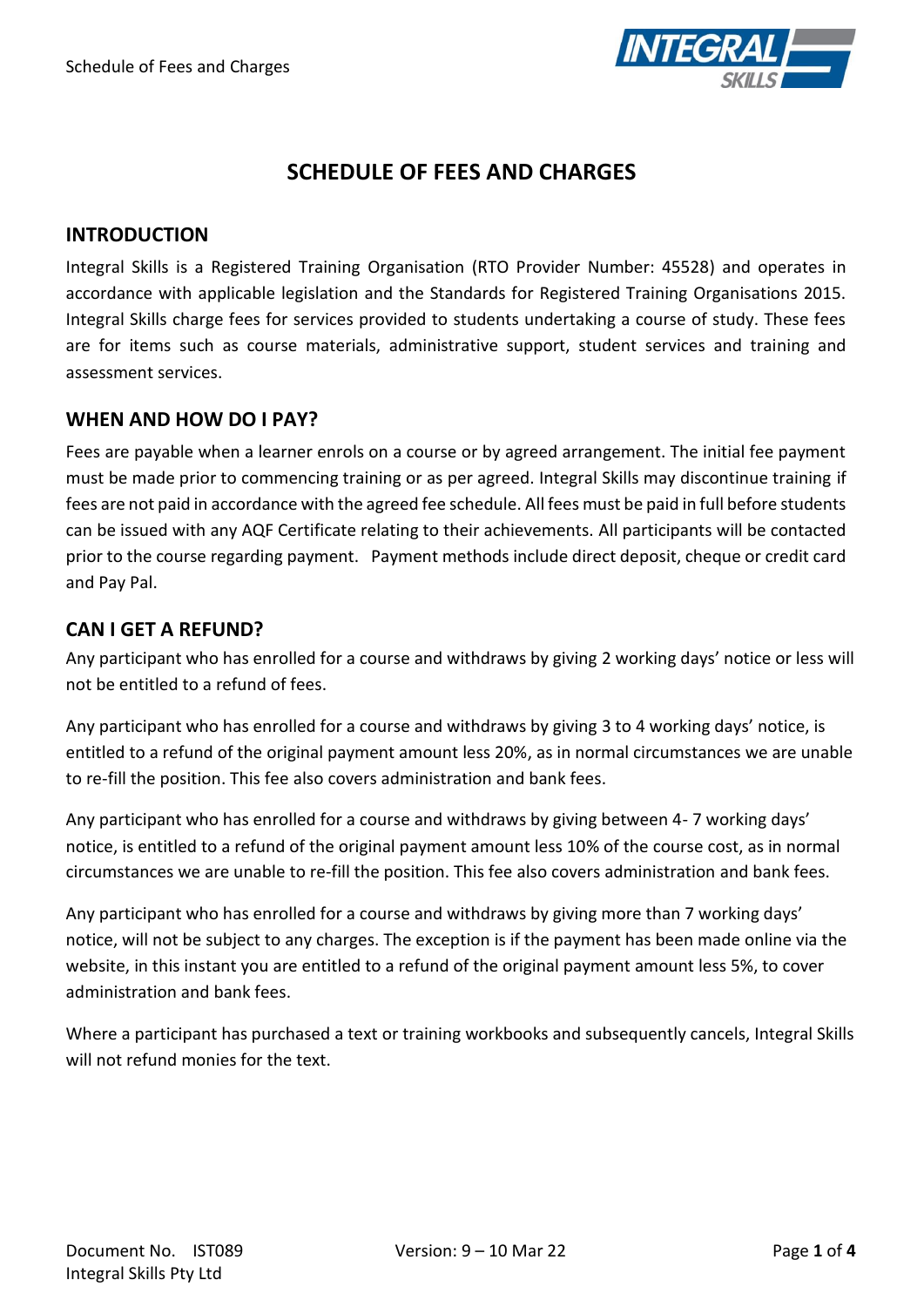

### **OUR GUARANTEE TO YOU**

If for any reason Integral Skills is unable to fulfil its service agreement with a student, Integral Skills must refund the student's proportion of fees paid for services not yet delivered.

### **HOW DO I GET A REFUND?**

To obtain a refund you are required to give written notice to cancel your enrolment and complete a Refund Request Form. Written notice may be in the form of an email or letter. Where refunds are approved, the refund payment will be paid via electronic funds transfer using the authorised bank account nominated by you, EFTPOS or Cheque. This payment will be made within 14 days from the time you gave written notice to cancel your enrolment.

### **ARE MY FEES PROTECTED IN CASE I NEED A REFUND?**

Yes – Integral Skills has a responsibility to protect the fees paid by students. To meet this need, Integral Skills will only accept an initial payment of no more than \$1,500 from each student prior to the commencement of their course. This fee protection arrangement complies with national standards designed to limit the amount paid by a student's in advance of services being delivered.

### **DO I PAY GST IN MY TUITION FEES?**

No – Training tuition fees are GST exempt under section 38-85 GSTR 2003/1 Goods and Services Tax, tax ruling. The ruling explains the supply of a course for 'professional or trade course' is a GST-free education course. GST does apply on the payment of some miscellaneous charges.

#### **CHANGES TO TERMS AND CONDITIONS**

Integral Skills reserves the right to amend the conditions of the student's enrolment at any time. If amendments are made that effect the student's enrolment the student will be informed 7 days prior to changes taking effect.

# **RESPONSIBILITY FOR TRAINING QUALITY**

Integral Skills is responsible under the National Vocational Education and Training Regulator Act 2011 for the quality of the training and assessment being delivered in this course and for the issuance of all AQF certificates.

Please refer to the Student Handbook for further information on all student rights and obligations.

# **RECOGNITION OF PRIOR LEARNING FEES**

Fees for Recognition of Prior Learning (RPL) are on individual application based on the unit/s of competency and review of submission.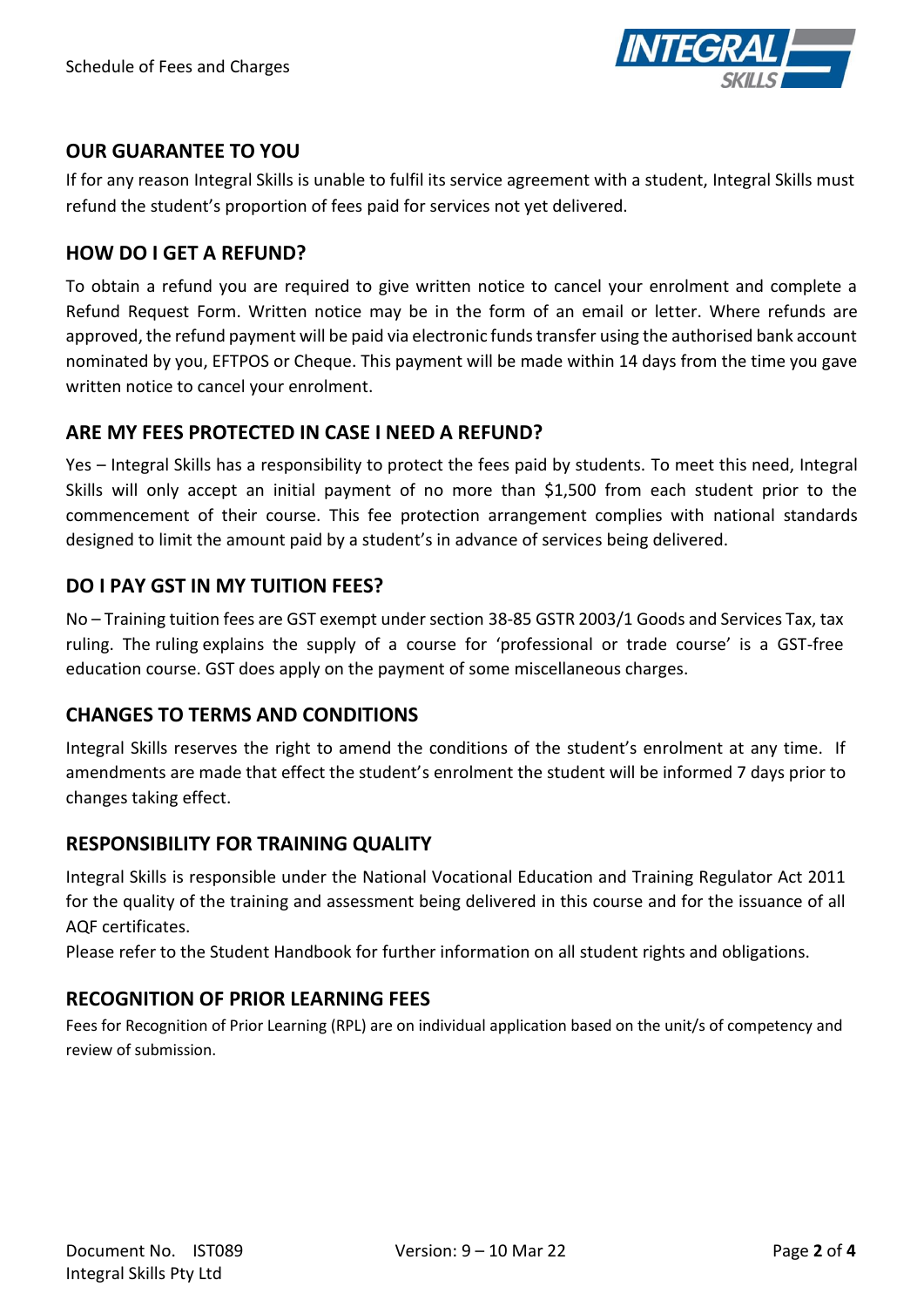

# **COURSE LIST AND FEES 2021**

This fee Schedule applies to individually sponsored or self-funded employees.

For group or on-site bookings please contact our office for a customised Training Proposal.

| <b>Course</b>                                                                                                                                                                                                      | <b>Duration</b>   | <b>Course Location</b> | <b>Course Fee</b><br>(per student) |
|--------------------------------------------------------------------------------------------------------------------------------------------------------------------------------------------------------------------|-------------------|------------------------|------------------------------------|
| TLILIC0003 Licence to operate forklift truck                                                                                                                                                                       | 3 Days            | Orange, Mudgee         | \$650                              |
| CPCCLDG3001 Licence to perform dogging (DG)                                                                                                                                                                        | 5 Days            | Orange, Mudgee         | \$1500                             |
| TLILIC0005 Licence to operate a boom-type elevating work platform (boom length 11 meters or more) (WP)<br>CPCCCM3001 Operate elevated work platforms up to 11 metres<br>RIIHAN301E Operate elevating work platform | 3 Days            | Orange, Mudgee         | \$700                              |
| RIIWHS202E Enter and work in confined spaces                                                                                                                                                                       | 1 Day             | Orange, Mudgee         | \$300                              |
| RIIWHS202E Enter and work in confined spaces<br>MSMWHS217 Gas test atmospheres<br>MSMPER200 Work in accordance with an issued permit                                                                               | 2 Day             | Orange, Mudgee         | \$600                              |
| RIIWHS204E Work Safely at Heights<br>CPCCCM201B Work safely at heights                                                                                                                                             | 1 Day             | Orange, Mudgee         | \$300                              |
| <b>Yellow Card</b>                                                                                                                                                                                                 | $\frac{1}{2}$ Day | Orange, Mudgee         | \$400                              |
| MDG25 Safe cutting & welding in coal mines<br>With reference to WTIA Technical note 7 and WTIA technical note 22                                                                                                   | 1 Day             | Mudgee                 | \$300                              |
| UETTDRRF06 Perform rescue from a liv LV panel<br>HLTAID009 Perform cardiopulmonary resuscitation                                                                                                                   | 1 Day             | Orange, Mudgee         | \$150                              |
| CPCCWHS1001 Prepare to work safely in the construction industry (White Card)                                                                                                                                       | 1 Day             | Orange, Mudgee         | \$150                              |
| RIIRIS301E Apply risk management processes (S1)                                                                                                                                                                    | 1 Day             | Orange, Mudgee         | \$300                              |
| RIIWHS301E Conduct safety and health investigations (S2)                                                                                                                                                           | 1 Day             | Orange, Mudgee         | \$300                              |
| RIICOM301E Communicate information (S3)                                                                                                                                                                            | 1 Day             | Orange, Mudgee         | \$300                              |
| Supervisor Course - S1, S2, S3                                                                                                                                                                                     | 3 Days            | Orange, Mudgee         | \$900                              |
| RIIHAN305D Operate gantry or overhead crane                                                                                                                                                                        | $0.5$ day         | Orange                 | \$300                              |
| TLILIC0016 Licence to operate a bridge and gantry crane<br>RIIHAN305D Operate gantry or overhead crane                                                                                                             | 4 Days            | Orange                 | \$1400                             |
| Document No. IST089<br>Version: 9 - 10 Mar 22                                                                                                                                                                      |                   | Page 3 of 4            |                                    |